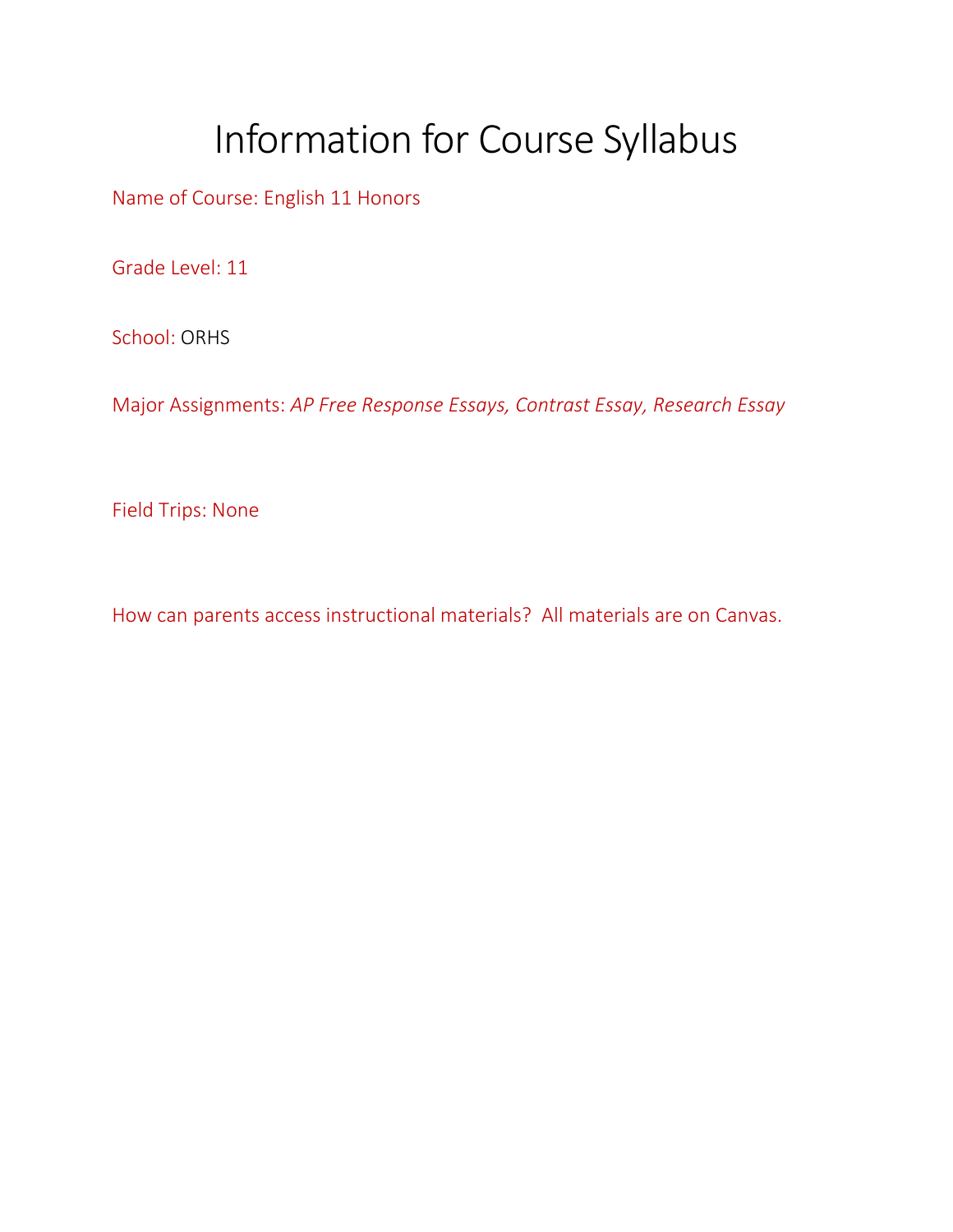|                           | <b>English 11 Honors Pacing Guide</b>                                                                      |
|---------------------------|------------------------------------------------------------------------------------------------------------|
| <b>UNIT 1:</b>            |                                                                                                            |
|                           | <b>Essential Questions:</b> From where do modern American beliefs,<br>language, and cultural values arise? |
| Early<br>Anglo-American   | <b>Grammar Focus:</b> ACT Usage Standards (agreement, prepositions,<br>commonly confused words)            |
| Literature                | <b>Literary Terms:</b> Plain style, metaphor, conceit, simile, allusion                                    |
|                           | <b>Background:</b> Protestant Reformation, The Age of Reason                                               |
| (Colonial and             | <b>Fiction: None</b>                                                                                       |
| Revolutionary<br>Periods) | <b>Nonfiction (Essays):</b>                                                                                |
|                           | Of Plymouth Plantation (Bradford)                                                                          |
|                           | The History of the Dividing Line (Byrd)                                                                    |
|                           | <i>The General History of Virginia (Smith)</i>                                                             |
|                           | Sinners in the Hands of an Angry God (Edwards)                                                             |
|                           | Speech in the Virginia Convention (Henry)                                                                  |
|                           | The Declaration of Independence (Jefferson)                                                                |
|                           | The Crisis (Paine)                                                                                         |
|                           | Letter to John Adams (Adams)                                                                               |
|                           | From The Autobiography (Franklin)                                                                          |
|                           | <b>Poetry:</b> "To My Dear and Loving Husband" (Bradstreet)                                                |
|                           | <b>Writing:</b> Introduction to AP Literature Rubric, Prompt Deconstruction,<br><b>FRQ</b>                 |
|                           | <b>Novel:</b> The Crucible                                                                                 |
|                           | <b>Exam:</b> Objective Exam with FRQ                                                                       |
|                           | Standards:                                                                                                 |
|                           | 11-12-L.CSE 1, 2, 3                                                                                        |
|                           | 11-12. L. VAU.4, 5, 6                                                                                      |
|                           | 11-12.RI.KID.1, 2, 3                                                                                       |
|                           | 11-12.RICS.4, 5, 6, 7                                                                                      |
|                           |                                                                                                            |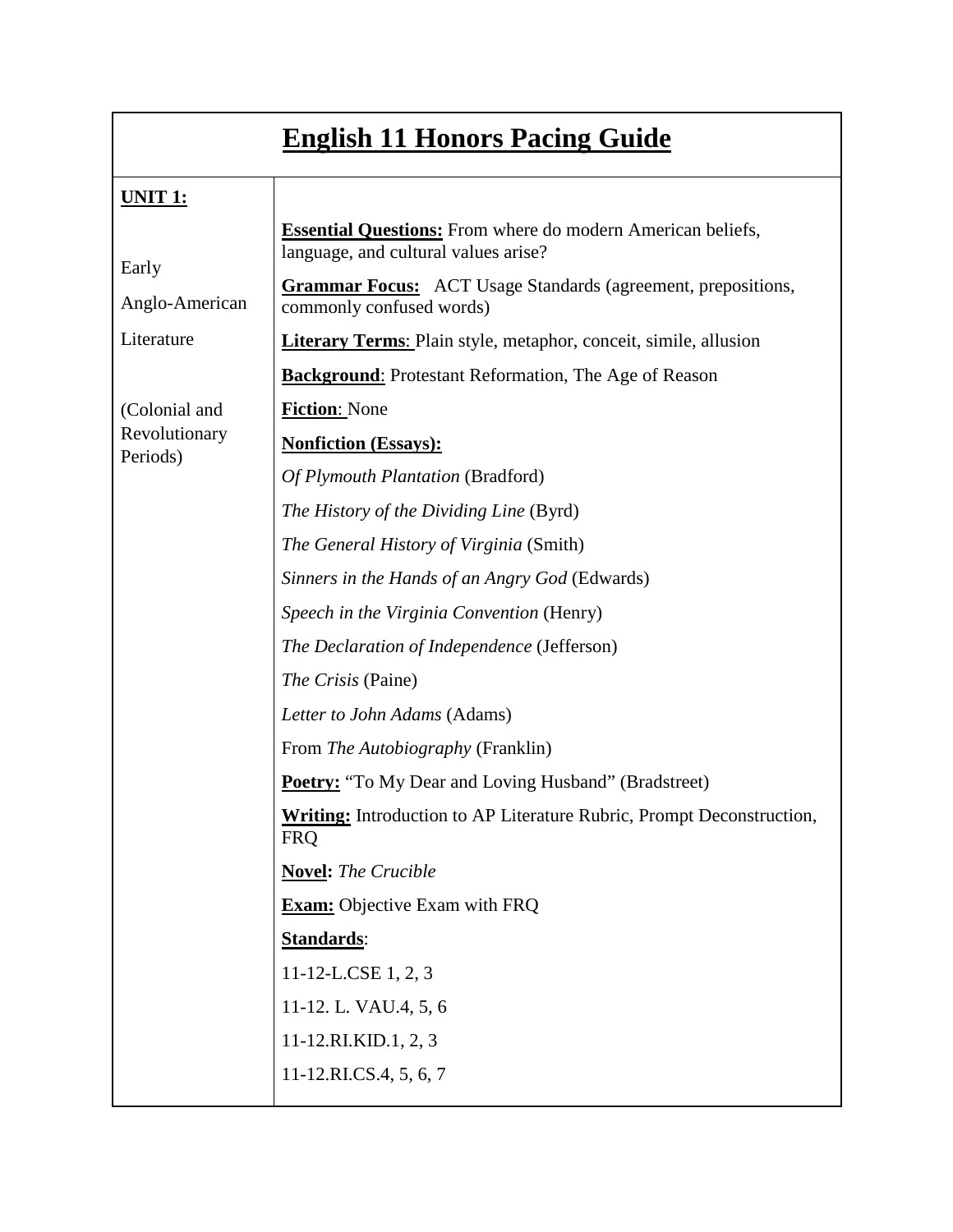|                                       | 11-12.RI.IKI.8, 9, 10                                                                                           |
|---------------------------------------|-----------------------------------------------------------------------------------------------------------------|
|                                       | 11-12.SL.CC.1, 2, 3                                                                                             |
|                                       | 11-12.SL.PKI.4, 5, 6                                                                                            |
|                                       | 11-12.W.TTP.1, 2, 3                                                                                             |
|                                       | 11-12.W.PDW.4, 5, 6                                                                                             |
|                                       | 11-12.W.RBPK.10                                                                                                 |
|                                       |                                                                                                                 |
| <b>UNIT 2:</b>                        | <b>Essential Questions:</b> How does the "American" voice develop in<br>Nineteenth Century American literature? |
| Nineteenth                            | <b>Grammar Focus:</b> ACT Punctuation Standards (period, comma, question<br>mark, semi-colon, colon)            |
| <b>Century American</b><br>Literature | Literary Terms: allegory, oxymoron, image, alliteration, rhyme                                                  |
|                                       | <b>Background:</b> Continental Romanticism, American Romanticism,<br><b>American Realism and Naturalism</b>     |
| (American<br>Romanticism and          | <b>Fiction:</b>                                                                                                 |
| Realism                               | "Rip Van Winkle" (Irving)                                                                                       |
|                                       | "Rappaccini's Daughter" (Hawthorne)                                                                             |
|                                       | "Dr. Heidegger's Experiment" (Hawthorne)                                                                        |
|                                       | "The Minister's Black Veil" (Hawthorne)                                                                         |
|                                       | "The Fall of the House of Usher" (Poe)                                                                          |
|                                       | "The Story of an Hour" (Chopin)                                                                                 |
|                                       | "The Yellow Wallpaper" (Gilman)                                                                                 |
|                                       | "The Open Boat" (Crane)                                                                                         |
|                                       | "An Occurrence at Owl Creek Bridge" (Bierce)                                                                    |
|                                       | Poetry:                                                                                                         |
|                                       | "Thanatopsis" (Bryant)                                                                                          |
|                                       | "Out of the Cradle Endlessly Rocking" (Whitman)                                                                 |
|                                       | "Song of Myself" (Whitman)                                                                                      |
|                                       | <b>Selections from Dickinson</b>                                                                                |
|                                       |                                                                                                                 |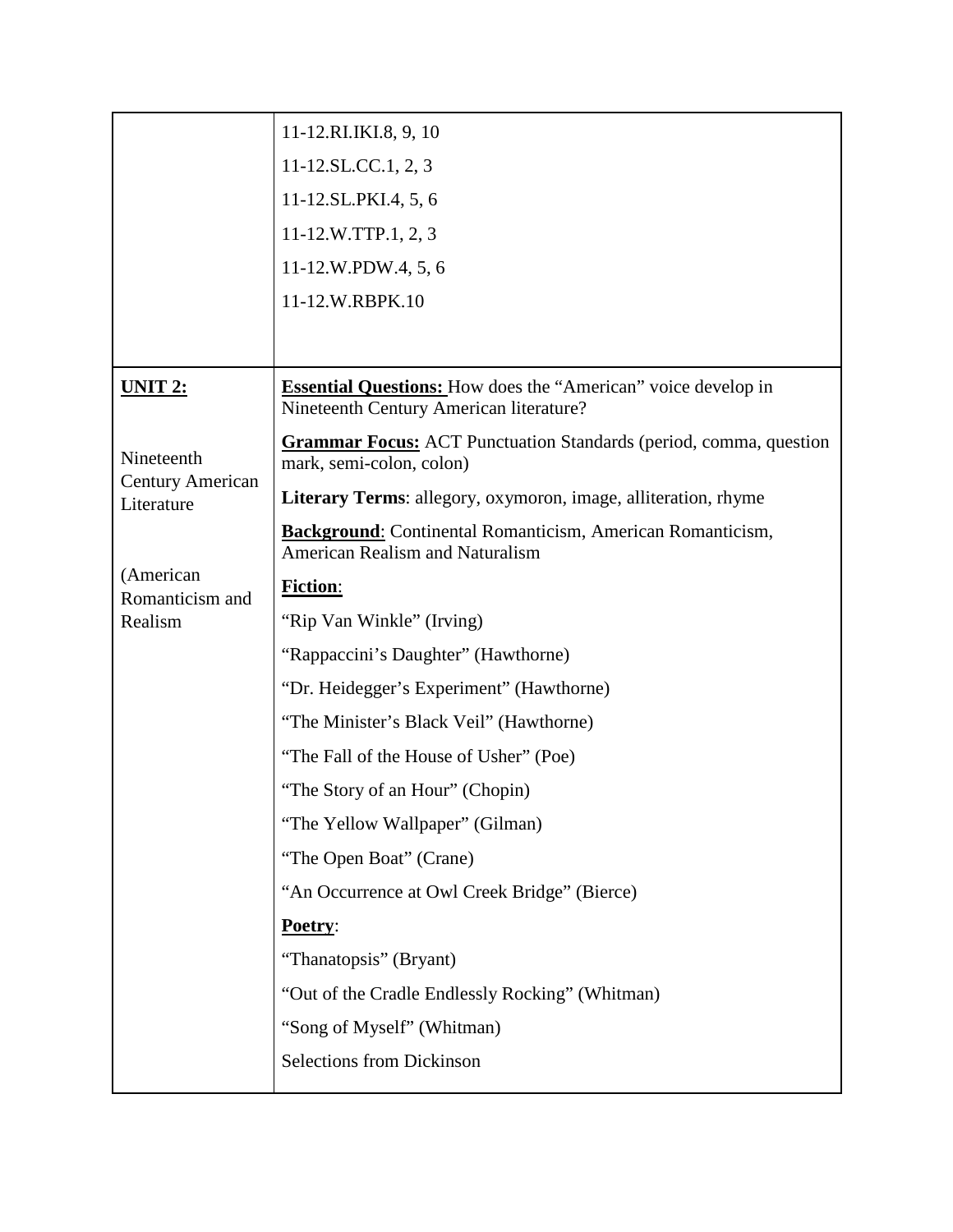|                                                    | "Richard Cory" (Robinson)                                                                                                    |
|----------------------------------------------------|------------------------------------------------------------------------------------------------------------------------------|
|                                                    | "The Raven" (Poe)                                                                                                            |
|                                                    | <b>Nonfiction:</b>                                                                                                           |
|                                                    | Walden and Civil Disobedience (Thoreau)                                                                                      |
|                                                    | Self Reliance and Nature (Emerson)                                                                                           |
|                                                    | <b>Writing:</b> Short Fiction Analysis FRQ                                                                                   |
|                                                    | <b>Exam-</b> Multiple Choice $+$ short answer (pick 2 of Essential Questions to<br>answer)                                   |
|                                                    | Standards:                                                                                                                   |
|                                                    | 11-12-L.CSE 1, 2, 3                                                                                                          |
|                                                    | 11-12. L. VAU.4, 5, 6                                                                                                        |
|                                                    | 11-12.RI.KID.1, 2, 3                                                                                                         |
|                                                    | 11-12.RICS.4, 5, 6, 7                                                                                                        |
|                                                    | 11-12.RI.IKI.8, 9, 10                                                                                                        |
|                                                    | $11-12$ .SL.CC.1, 2, 3                                                                                                       |
|                                                    | 11-12.SL.PKI.4, 5, 6                                                                                                         |
|                                                    | 11-12.W.TTP.1, 2, 3                                                                                                          |
|                                                    | 11-12.W.PDW.4, 5, 6                                                                                                          |
|                                                    | 11-12.W.RBPK.10                                                                                                              |
| <u>UNIT 3:</u>                                     | <b>Essential Questions:</b> How does the American experiment spark<br>disillusionment?                                       |
| <b>Twentieth Century</b><br>American<br>Literature | <b>Grammar Focus:</b> ACT Knowledge of Language Standards (style, tone,<br>idiom, exactness, wordiness, diction, vocabulary) |
|                                                    | <b>Literary Terms:</b> image, metaphor, symbol, Modernism,                                                                   |
|                                                    | <b>Background:</b> PPT, Guided Notes, & Quiz                                                                                 |
|                                                    | <b>Short Fiction:</b> Selections from Welty, O'Connor, and Fitzgerald                                                        |
|                                                    | <b>Novel:</b> The Great Gatsby and Ceremony or Their Eyes Were Watching<br>God                                               |
|                                                    | <b>Poetry:</b> Selections from Pound, Eliot, Williams, Bishop, Hughes,<br><b>Stevens</b>                                     |
|                                                    |                                                                                                                              |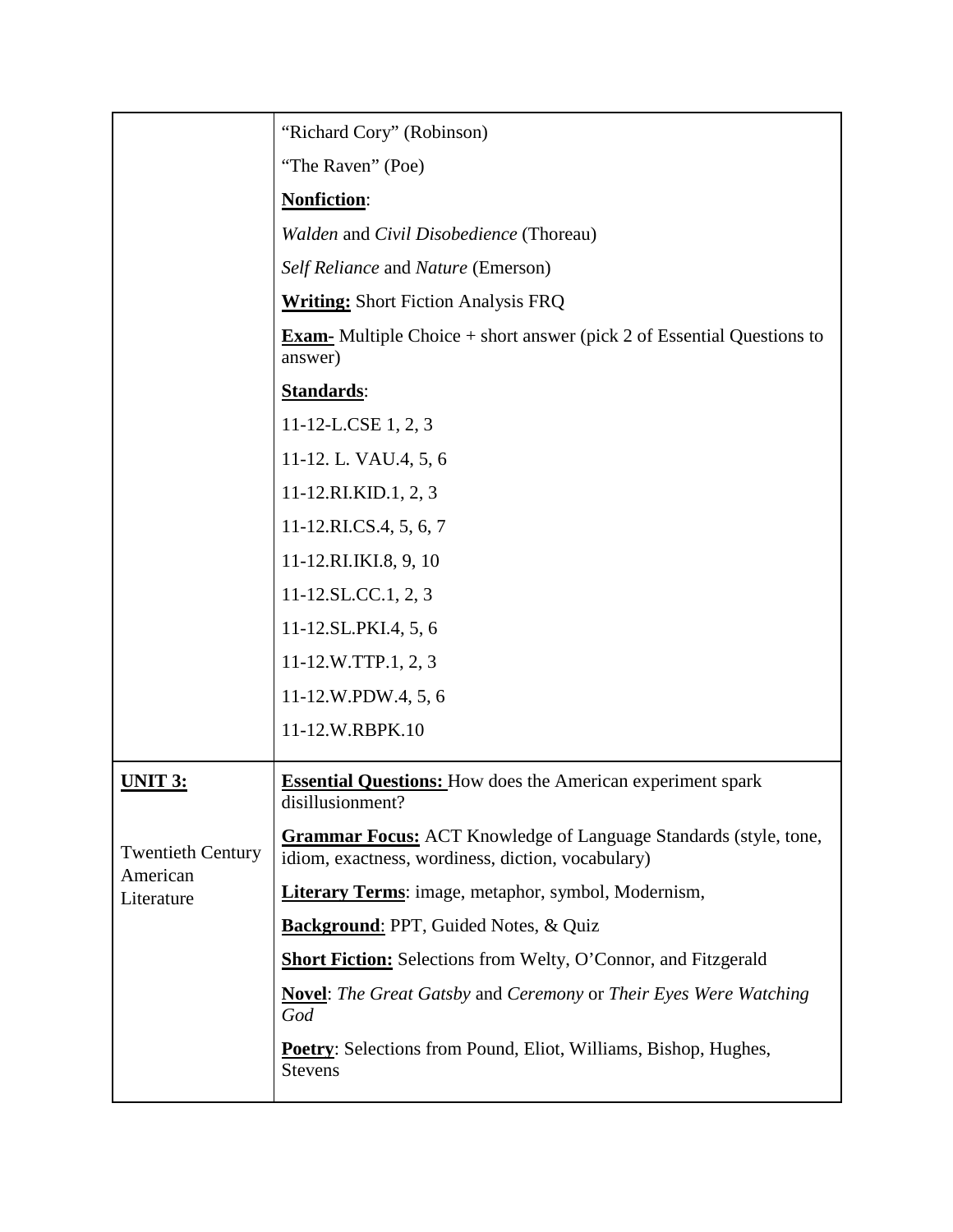|                       | <b>Writing:</b> Analytical Contrast Essay (Why is Gatsby mainstream whereas<br>Ceremony and Their Eyes are "outsider" novels?                         |
|-----------------------|-------------------------------------------------------------------------------------------------------------------------------------------------------|
|                       | Poetry FRQ                                                                                                                                            |
|                       | <b>Exam:</b> Multiple Choice $+$ Short Answer                                                                                                         |
|                       | <b>Standards:</b>                                                                                                                                     |
|                       | 11-12-L.CSE 1, 2, 3                                                                                                                                   |
|                       | 11-12. L. VAU.4, 5, 6                                                                                                                                 |
|                       | 11-12.RI.KID.1, 2, 3                                                                                                                                  |
|                       | 11-12.RICS.4, 5, 6, 7                                                                                                                                 |
|                       | 11-12.RI.IKI.8, 9, 10                                                                                                                                 |
|                       | $11-12$ .SL.CC.1, 2, 3                                                                                                                                |
|                       | 11-12.SL.PKI.4, 5, 6                                                                                                                                  |
|                       | 11-12.W.TTP.1, 2, 3                                                                                                                                   |
|                       | 11-12.W.PDW.4, 5, 6                                                                                                                                   |
|                       | 11-12.W.RBPK.10                                                                                                                                       |
|                       |                                                                                                                                                       |
| <u>UNIT 4:</u>        | <b>Essential Questions:</b> How do Regional Literatures reflect the<br>multiplicity of voices in American Literature? What is an "American<br>voice?" |
| The Research<br>Essay | <b>Grammar Focus:</b> ACT Conventions of Grammar (Sentence structure)                                                                                 |
|                       | <b>Literary Terms:</b>                                                                                                                                |
|                       | Fiction: Student-selected short fiction, drama, and/or poetry from<br><b>American Regional Literatures:</b>                                           |
|                       | New England (Gilman, Jewett, Frost)                                                                                                                   |
|                       | New England: Boston (Eddie Coyle)                                                                                                                     |
|                       | The New York School (O'Hara, etc.)                                                                                                                    |
|                       | New York: The Harlem Renaissance (Wright, Hughes, Baldwin)                                                                                            |
|                       | The South: New Orleans (Chopin)                                                                                                                       |
|                       |                                                                                                                                                       |